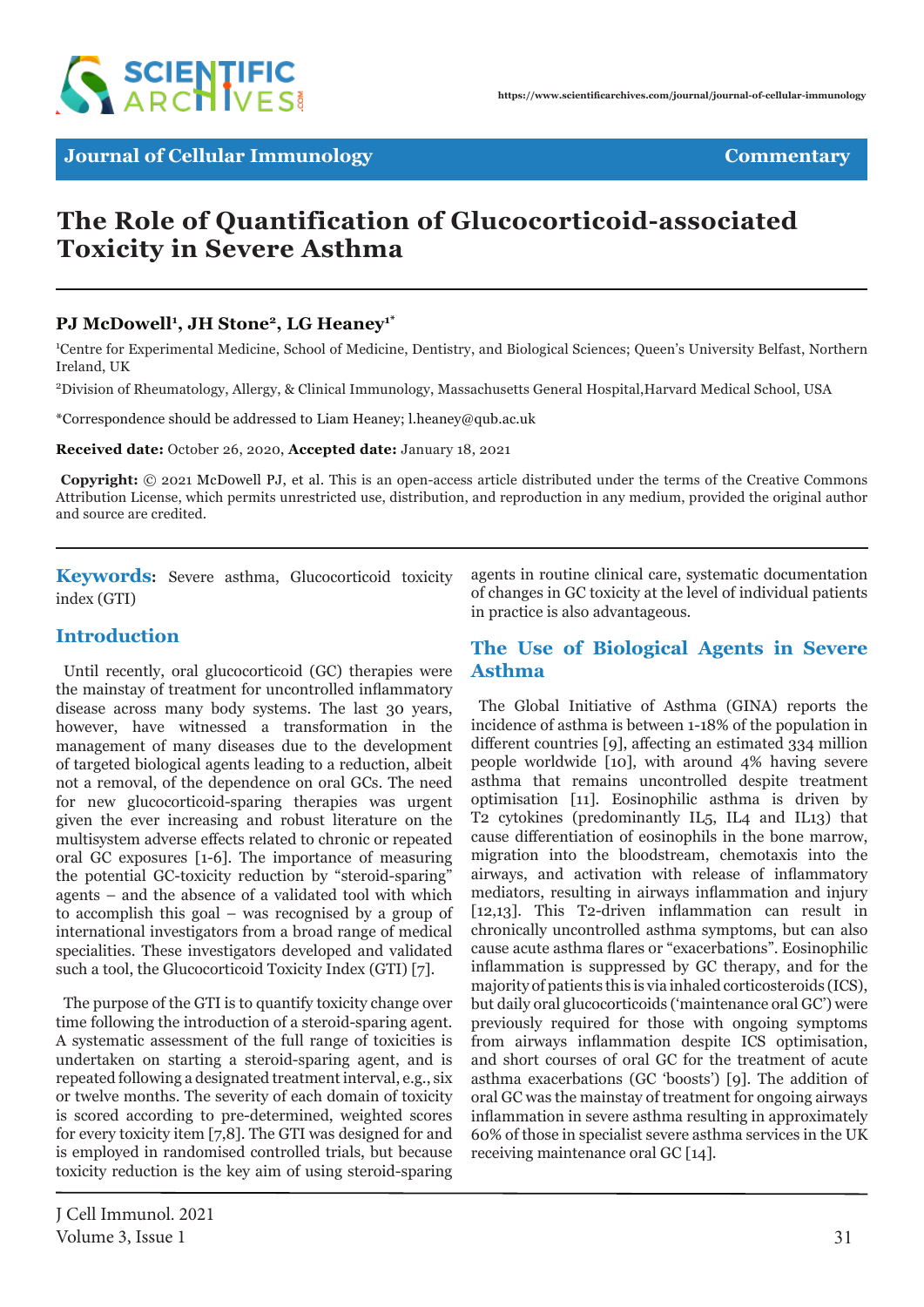Approval of mepolizumab for the treatment of severe, eosinophilic asthma by the U.S. Food & Drug Administration (FDA) in 2015 marked a global turning point in the treatment of severe asthma. Biological agents are designed to interrupt biological pathways known to cause disease. In this case, mepolizumab binds to IL5, inhibiting maturation, activation and longevity of eosinophils, thereby reducing airway inflammation and diminishing reliance upon oral GCs. There are now two agents which bind IL5 (mepolizumab [15,16], reslizumab [17]), an anti-IL5 receptor antagonist (benralizumab [18]), and more recently an anti-IL4 α receptor antagonist which blocks IL4 and IL13 signalling (dupilumab [19]) approved for the treatment of asthma. These monoclonal antibodies target specific parts of the T2 cytokine pathway and have demonstrated an impressive 36-54% [15-20] reduction in oral GC-requiring exacerbations in placebo-controlled trials. These agents have also facilitated significant reduction in maintenance GC requirements in those requiring maintenance GC for asthma control prior to biologic therapy [21-23].

The question of how to measure a significant clinical response to these expensive therapeutic agents for severe asthma is actively being considered. Currently in the UK, the National Institute for Health Care Excellence (NICE) has suggested clinical review up to one year following the initiation of a biological agent. This guideline permits continuation of the biologic if there has been a "clinically significant reduction in GC-requiring exacerbations" or a "clinically-significant reduction in continuous oral GC" (50% reduction in the case of mepolizumab). However, no consensus exists with regard to the definition of "clinically significant reduction" – either in the number of exacerbations or in cumulative oral GC dose – and there is no mention of reducing GC toxicity.

The multisystem adverse effects associated with GC use in severe asthma are well documented, and constitute not only a significant economic burden to healthcare systems, but also an enormous personal burden to patients [2,3,5,24- 26]. To date, these GC toxicities have been described only at a population level. Such data, although informative, have limited utility in assessing toxicity burden at the level of the individual patient. Moreover, they do little to ensure the active management of GC toxicities and the mitigation of risk from these toxicities in routine care. The aim of novel steroid-sparing agents is to achieve asthma control while minimising reliance on GC, thereby minimizing treatmentassociated morbidity. Yet systematic quantification of GC toxicity has been absent from clinical trials assessing the effectiveness of new steroid-sparing agents. To understand toxicity change following the start of such an agent, an accurate measurement of GC toxicity burden at an individual patient level prior to treatment with a steroidsparing agent is essential.

# **GTI Assessment of Glucocorticoid Associated Toxicity**

To explore GC toxicity at the level of individual patients with severe asthma, we used the validated Glucocorticoid Toxicity Index (GTI) [7] to assess toxicity systematically in a consecutive cohort of 101 severe asthma patients<sup>8</sup>. All patients met criteria for eligibility for mepolizumab therapy at a severe asthma specialist clinic in the UK. Our aims were:

1) to quantify the burden of GC toxicity in individual patients;

2) to assess the spread of GC toxicity across the population;

3) to elicit the factors that influence GC toxicity most strongly;

4) to report toxicities not previously identified;

5) to determine the minimal clinically important difference of toxicity change in GTI scores; and,

6) to describe the development of the web-based GTI app (GTI 2.0).

The cohort had substantial symptom and quality-of-life burdens from their asthma. The mean Asthma Control Questionnaire-5 (ACQ-5) score was 2.6 (1.3); the mean mini-Asthma quality-of-life questionnaire (mini-AQLQ) score was 3.6 (1.4); and the mean Saint George's respiratory questionnaire score (SGRQ) was 55.8 (20.9). All of these measures confirm the severity of patients' baseline asthma. Not surprisingly, the cohort had significant GC exposure in the 12 months preceding the initial GTI assessment: 82.2% had received maintenance oral prednisolone (median 10mg/day [10,15]) and the median annual number of prednisolone boosts for asthma exacerbations was 5 [interquartile range 2, 7]. In sum, median prednisolone exposure was 11.7 mg/day [interquartile range 8.4, 15.0] and annual cumulative prednisone exposure was 4280 mg/year [interquartile range 3082.5, 5475.0].

Given the scale of GC exposure, a high prevalence of GC toxicity in these patients at baseline was expected. The most common manifestations of GC-toxicity were reflected in neuropsychiatric disturbances (81.2%), skin toxicities (79.2%), and elevated body mass indices (69.3%). Metabolic disturbances were also frequent: impaired glucose metabolism (HbA1C  $\geq$  5.7%) was present in 65.3% (≥ 6.0% in 43.5%) and 67.3% were hypertensive. All patients had some degree of GC toxicity with GTI scores ranging from 33-377 (mean 177.5 (73.7) [8], but the distribution of toxicity observed at the individual patient level was wide.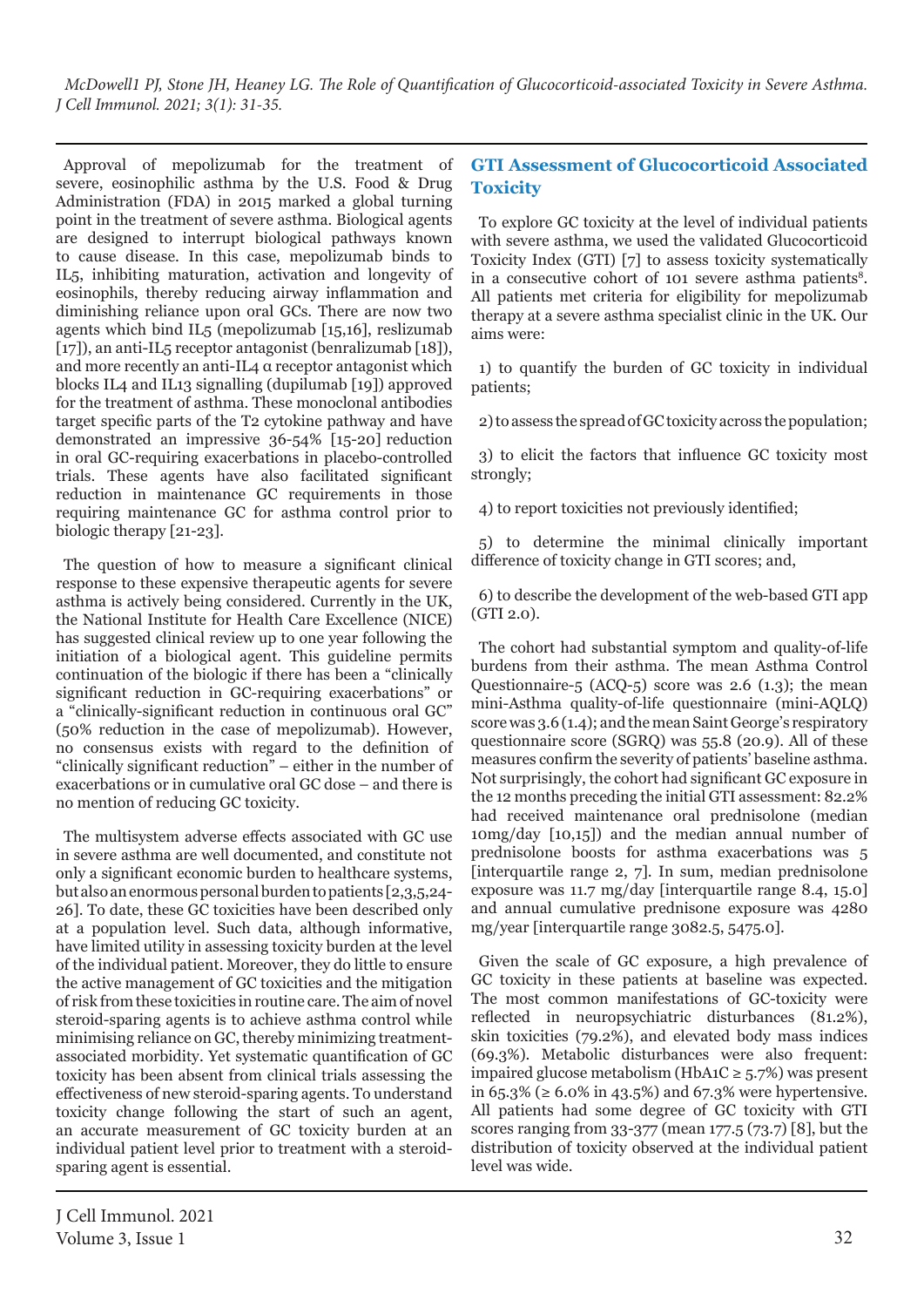Patient access guidelines define the need for steroidsparing agents on the basis of recent GC exposure. However, in this cohort of biologic-naïve patients who met stringent national prescribing criteria in the UK, we show that GC-toxicity described by the GTI score correlated only modestly with recent prednisolone exposure (cumulative prednisolone exposure over the preceding 12 months and GTI score, Spearman's correlation rho=0.38, p=<0.001). When performing multiple linear regression using variables thought to be clinically relevant to GTI toxicity (namely age, gender, cumulative GC exposure in the last 12 months and patient reported outcomes (mini-AQLQ), only age and mini-AQLQ were significant contributors to GTI toxicity. Each increasing year of age was associated with an increase in GTI score, likely to in part reflect the importance of the duration of GC exposure and possibly an increase in background incidence of many GC-toxicities with age.

Understanding the minimal clinically important difference (MCID) is important to the application of any clinical instrument. The MCID for the GTI was calculated using data from patients studied in the original GTI development[8], employing a distribution-based approach to derive the MCID [27]. Definition of this MCID will be important for interpreting the GTI data which is currently in use in 30 clinical and trial settings. The online GTI 2.0 application (GTI 2.0 app© 2016, 2018. Massachusetts General Hospital. All rights reserved) was developed to facilitate the scoring of the GTI. Patients' data are entered quickly into the web-based application, thus facilitating data collection, maintaining a longitudinal record of GC toxicities, and ensuring rigor in GTI scoring. The GTI 2.0 app reduces user error and enables the handling of vast amounts of anonymised data. (For further information on the GTI application see https://www.crestlabsgti.com/. A worked example of the GTI app can be viewed at https:// www.youtube.com/watch?v=Pz4CSwZe7eI.

# **Conclusion**

In summary, assessment of GC-toxicity requires assessment both in the clinical setting as well as in trials designed to assess GC reduction with steroidsparing therapies. Measuring GC-toxicity in a systematic manner in individuals aids optimisation of clinical care and management of unrecognised toxicities. Further knowledge of what constitutes a significant toxicity change will help to inform the definition of a clinical response to a steroid-sparing agent in individual patients. Given that the purpose of these expensive biological agents is to minimise GC use, toxicity reduction should be part of the discussion around the definition of response. Moreover, toxicity change may be a more relevant determinant of clinical response than recent GC exposure. Finally, when baseline

J Cell Immunol. 2021 Volume 3, Issue 1

toxicity within a patient cohort is known, toxicity change may have a role in measuring efficacy of steroid-sparing agents at a population level, thus enabling head-to-head comparison between different agents.

The GTI is now in use across a number of diseases encompassing multiple sub-specialties. Important clinical trials using this instrument are now being completed [28- 36]. Further prospective studies are required not only in clinical trials but also in routine care to ascertain how to optimise use of the GTI with the goal of reducing GC toxicity in our patients.

# **Author disclosure**

Dr. Stone JH gratefully acknowledge the National Institute of Health Grant UM1AI144295.

# **References**

1. Bloechliger M, Reinau D, Spoendlin J, Chang SC, Kuhlbusch K, Heaney LG, et al. Adverse events profile of oral corticosteroids among asthma patients in the UK: cohort study with a nested case-control analysis. Respiratory Research. 2018 Dec 1;19(1):75.

2. Sweeney J, Patterson CC, Menzies-Gow A, Niven RM, Mansur AH, Bucknall C, et al. Comorbidity in severe asthma requiring systemic corticosteroid therapy: crosssectional data from the Optimum Patient Care Research Database and the British Thoracic Difficult Asthma Registry. Thorax. 2016 Apr 1;71(4):339-46.

3. Barry LE, O'Neill C, Patterson C, Sweeney J, Price D, Heaney LG. Age and sex associations with systemic corticosteroid-induced morbidity in asthma. The Journal of Allergy and Clinical Immunology: In Practice. 2018 Nov 1;6(6):2014-23.

4. Lefebvre P, Duh MS, Lafeuille MH, Gozalo L, Desai U, Robitaille MN, et al. Acute and chronic systemic corticosteroid–related complications in patients with severe asthma. Journal of Allergy and Clinical Immunology. 2015 Dec 1;136(6):1488-95.

5. Volmer T, Effenberger T, Trautner C, Buhl R. Consequences of long-term oral corticosteroid therapy and its side-effects in severe asthma in adults: a focused review of the impact data in the literature. European Respiratory Journal. 2018 Oct 1;52(4).

6. Price DB, Trudo F, Voorham J, Xu X, Kerkhof M, Jie JL, Tran TN. Adverse outcomes from initiation of systemic corticosteroids for asthma: long-term observational study. Journal of Asthma and Allergy. 2018;11:193.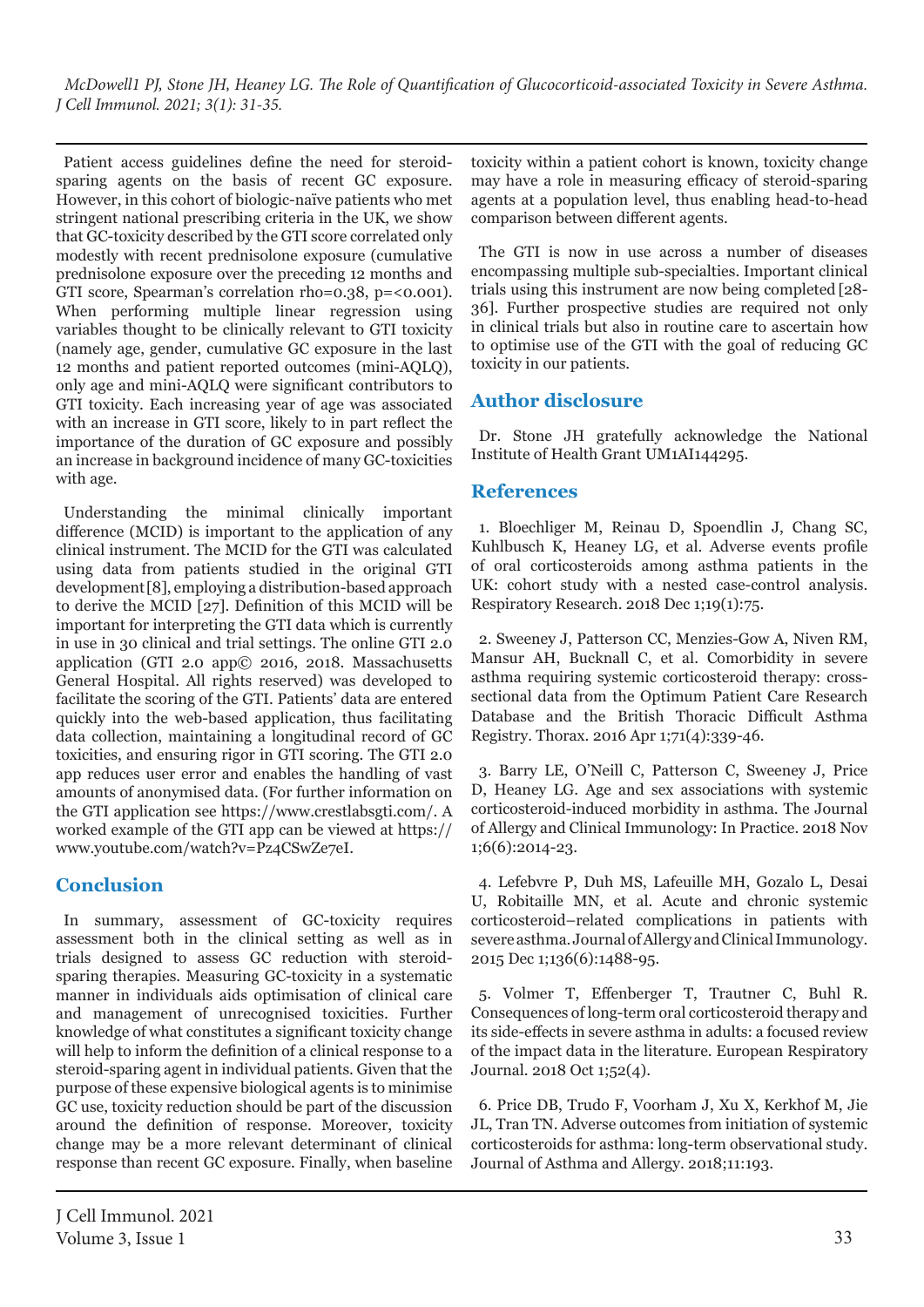7. Miloslavsky EM, Naden RP, Bijlsma JW, Brogan PA, Brown ES, Brunetta P, et al. Development of a Glucocorticoid Toxicity Index (GTI) using multicriteria decision analysis. Annals of the Rheumatic Diseases. 2017 Mar 1;76(3):543-6.

8. McDowell PJ, Stone JH, Zhang Y, Honeyford K, Dunn L, Logan RJ, Butler CA, McGarvey LP, Heaney LG. Quantification of glucocorticoid-associated morbidity in severe asthma using the Glucocorticoid Toxicity Index. The Journal of Allergy and Clinical Immunology: In Practice. 2020 Sep 1.

9. Global Strategy For Asthma Management And Prevention Updated 2020.; 2020. www.ginasthma.org. Accessed October 19, 2020.

10. Papi A, Brightling C, Pedersen SE, Reddel HK. Asthma. Lancet. 2018;391(10122):783-800.

11. GINA. Global Initiative For Asthma A Gina Pocket Guide For Health Professionals Difficult-To-Treat & Severe Asthma in Adolescent and Adult Patients Diagnosis and Management A GINA Pocket Guide For Health Professionals DIFFICULT-TO-TREAT & SEVERE ASTHMA in Adole.; 2019. www.ginasthma.org. Accessed March 13, 2020.

12. Holgate ST. Innate and adaptive immune responses in asthma. Nature Medicine. 2012 May;18(5):673-83.

13. Hamelmann E, Gelfand EW. IL-5-induced airway eosinophilia–the key to asthma?. Immunological Reviews. 2001 Feb;179(1):182-91.

14. Sweeney J, Brightling CE, Menzies-Gow A, Niven R, Patterson CC, Heaney LG, et al. Clinical management and outcome of refractory asthma in the UK from the British Thoracic Society Difficult Asthma Registry. Thorax. 2012 Aug 1;67(8):754-6.

15. Ortega HG, Liu MC, Pavord ID, Brusselle GG, FitzGerald JM, Chetta A, et al. Mepolizumab treatment in patients with severe eosinophilic asthma. New England Journal of Medicine. 2014 Sep 25;371(13):1198-207.

16. Pavord ID, Korn S, Howarth P, Bleecker ER, Buhl R, Keene ON, et al. Mepolizumab for severe eosinophilic asthma (DREAM): a multicentre, double-blind, placebocontrolled trial. The Lancet. 2012 Aug 18;380(9842):651- 9.

17. Castro M, Zangrilli J, Wechsler ME, Bateman ED, Brusselle GG, Bardin P, et al. Reslizumab for inadequately controlled asthma with elevated blood eosinophil counts: results from two multicentre, parallel, double-blind, randomised, placebo-controlled, phase 3 trials. The Lancet Respiratory Medicine. 2015 May 1;3(5):355-66.

18. Bleecker ER, FitzGerald JM, Chanez P, Papi A, Weinstein SF, Barker P, et al. Efficacy and safety of benralizumab for patients with severe asthma uncontrolled with high-dosage inhaled corticosteroids and long-acting β2-agonists (SIROCCO): a randomised, multicentre, placebo-controlled phase 3 trial. The Lancet. 2016 Oct 29;388(10056):2115-27.

19. Castro M, Corren J, Pavord ID, Maspero J, Wenzel S, Rabe KF, et al. Dupilumab efficacy and safety in moderateto-severe uncontrolled asthma. New England Journal of Medicine. 2018 Jun 28;378(26):2486-96.

20. FitzGerald JM, Bleecker ER, Nair P, Korn S, Ohta K, Lommatzsch M, et al. Benralizumab, an antiinterleukin-5 receptor α monoclonal antibody, as addon treatment for patients with severe, uncontrolled, eosinophilic asthma (CALIMA): a randomised, doubleblind, placebo-controlled phase 3 trial. The Lancet. 2016 Oct 29;388(10056):2128-41.

21. Bel EH, Wenzel SE, Thompson PJ, Prazma CM, Keene ON, Yancey SW, et al. Oral glucocorticoid-sparing effect of mepolizumab in eosinophilic asthma. New England Journal of Medicine. 2014 Sep 25;371(13):1189-97.

22. Nair P, Wenzel S, Rabe KF, Bourdin A, Lugogo NL, Kuna P, et al. Oral glucocorticoid–sparing effect of benralizumab in severe asthma. New England Journal of Medicine. 2017 Jun 22;376(25):2448-58.

23. Nair P, Bardin P, Humbert M, Murphy KR, Hickey L, Garin M, et al. Efficacy of Intravenous Reslizumab in Oral Corticosteroid–Dependent Asthma. The Journal of Allergy and Clinical Immunology: In Practice. 2020 Feb 1;8(2):555-64.

24. Foster JM, McDonald VM, Guo M, Reddel HK. "I have lost in every facet of my life": the hidden burden of severe asthma. European Respiratory Journal. 2017 Sep 1;50(3).

25. Lefebvre P, Duh MS, Lafeuille MH, Gozalo L, Desai U, Robitaille MN, et al. Acute and chronic systemic corticosteroid–related complications in patients with severe asthma. Journal of Allergy and Clinical Immunology. 2015 Dec 1;136(6):1488-95.

26. O'Neill S, Sweeney J, Patterson CC, Menzies-Gow A, Niven R, Mansur AH, et al. The cost of treating severe refractory asthma in the UK: an economic analysis from the British Thoracic Society Difficult Asthma Registry. Thorax. 2015 Apr 1;70(4):376-8.

27. Lydick E, Epstein RS. Interpretation of quality of life changes. Quality of Life Research. 1993 Jun 1;2(3):221-6.